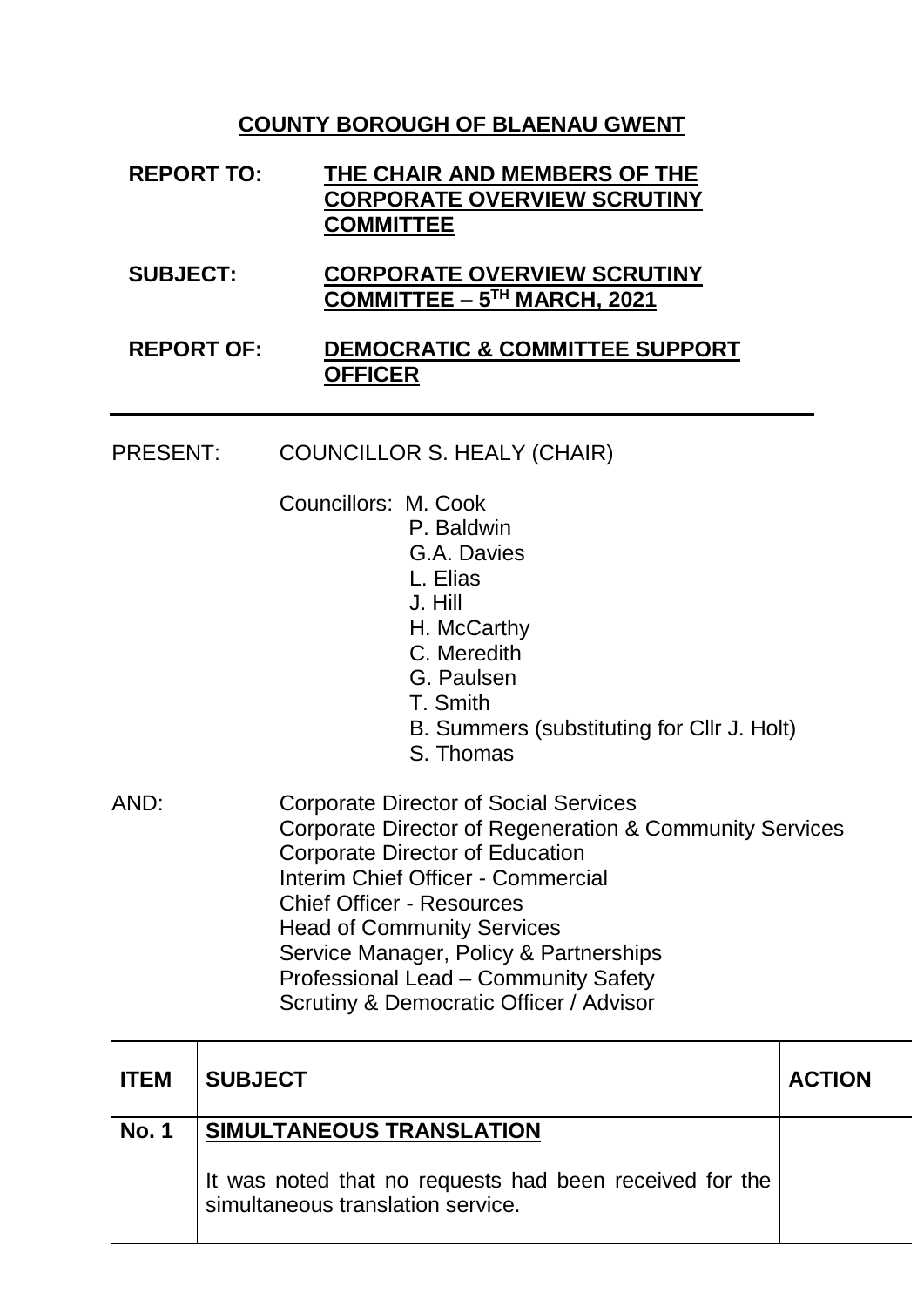| <b>No. 2</b> | <b>APOLOGIES</b>                                                                                                                                                                                                                                                                                                                                                                                                                                                                                                                                                                                                                                                                                                                    |  |
|--------------|-------------------------------------------------------------------------------------------------------------------------------------------------------------------------------------------------------------------------------------------------------------------------------------------------------------------------------------------------------------------------------------------------------------------------------------------------------------------------------------------------------------------------------------------------------------------------------------------------------------------------------------------------------------------------------------------------------------------------------------|--|
|              | Apologies for absence were received from Councillors G.<br>Collier and J. Holt.                                                                                                                                                                                                                                                                                                                                                                                                                                                                                                                                                                                                                                                     |  |
| <b>No. 3</b> | DECLARATIONS OF INTEREST AND DISPENSATIONS                                                                                                                                                                                                                                                                                                                                                                                                                                                                                                                                                                                                                                                                                          |  |
|              | There were no declarations of interest or dispensations<br>reported.                                                                                                                                                                                                                                                                                                                                                                                                                                                                                                                                                                                                                                                                |  |
| <b>No. 4</b> | <b>CORPORATE OVERVIEW SCRUTINY COMMITTEE</b>                                                                                                                                                                                                                                                                                                                                                                                                                                                                                                                                                                                                                                                                                        |  |
|              | The Minutes of the Corporate Overview Scrutiny Committee<br>Meeting held on 22 <sup>nd</sup> January, 2021 were submitted.                                                                                                                                                                                                                                                                                                                                                                                                                                                                                                                                                                                                          |  |
|              | The Committee AGREED that the Minutes be accepted as<br>a true record of proceedings.                                                                                                                                                                                                                                                                                                                                                                                                                                                                                                                                                                                                                                               |  |
| <b>No. 5</b> | <b>TREASURY MANAGEMENT - TREASURY STRATEGY</b>                                                                                                                                                                                                                                                                                                                                                                                                                                                                                                                                                                                                                                                                                      |  |
|              | <b>STATEMENT, INVESTMENT STRATEGY &amp; MRP</b>                                                                                                                                                                                                                                                                                                                                                                                                                                                                                                                                                                                                                                                                                     |  |
|              | <b>POLICY STATEMENT 2021/2022 (INCLUDING</b>                                                                                                                                                                                                                                                                                                                                                                                                                                                                                                                                                                                                                                                                                        |  |
|              | <b>PRUDENTIAL INDICATORS)</b>                                                                                                                                                                                                                                                                                                                                                                                                                                                                                                                                                                                                                                                                                                       |  |
|              | Consideration was given to the report of the Chief Officer<br>Resources which was presented to give Members the<br>opportunity to scrutinise the Treasury Strategy, Investment<br>Strategy and Minimum Revenue Provision Policy (including<br>prudential indicators) to be adopted for the 2021/2022<br>financial year, prior to formal recommendation to Council.                                                                                                                                                                                                                                                                                                                                                                  |  |
|              | The Chief Officer Resources spoke to the report and<br>highlighted the main points contained therein.                                                                                                                                                                                                                                                                                                                                                                                                                                                                                                                                                                                                                               |  |
|              | The Leader of the Labour Group referred to page 45 on<br>Appendix A, regarding the MRP and capital receipts and<br>commented that in 2018 a decision was made to stop<br>retrospective straight line MRP, which was essentially to<br>stop councils banking up debt for the future. However, the<br>Council now finds itself in a position that for 2022/23 it would<br>need to find a substantial sum. He raised concerns that the<br>Welsh Government had now undertaken to put in place a<br>peer review of Performance Management systems and<br>moving forward this could lead to searching questions<br>regarding how local authorities manage their finances. He<br>felt that work needed to be undertaken ahead of the peer |  |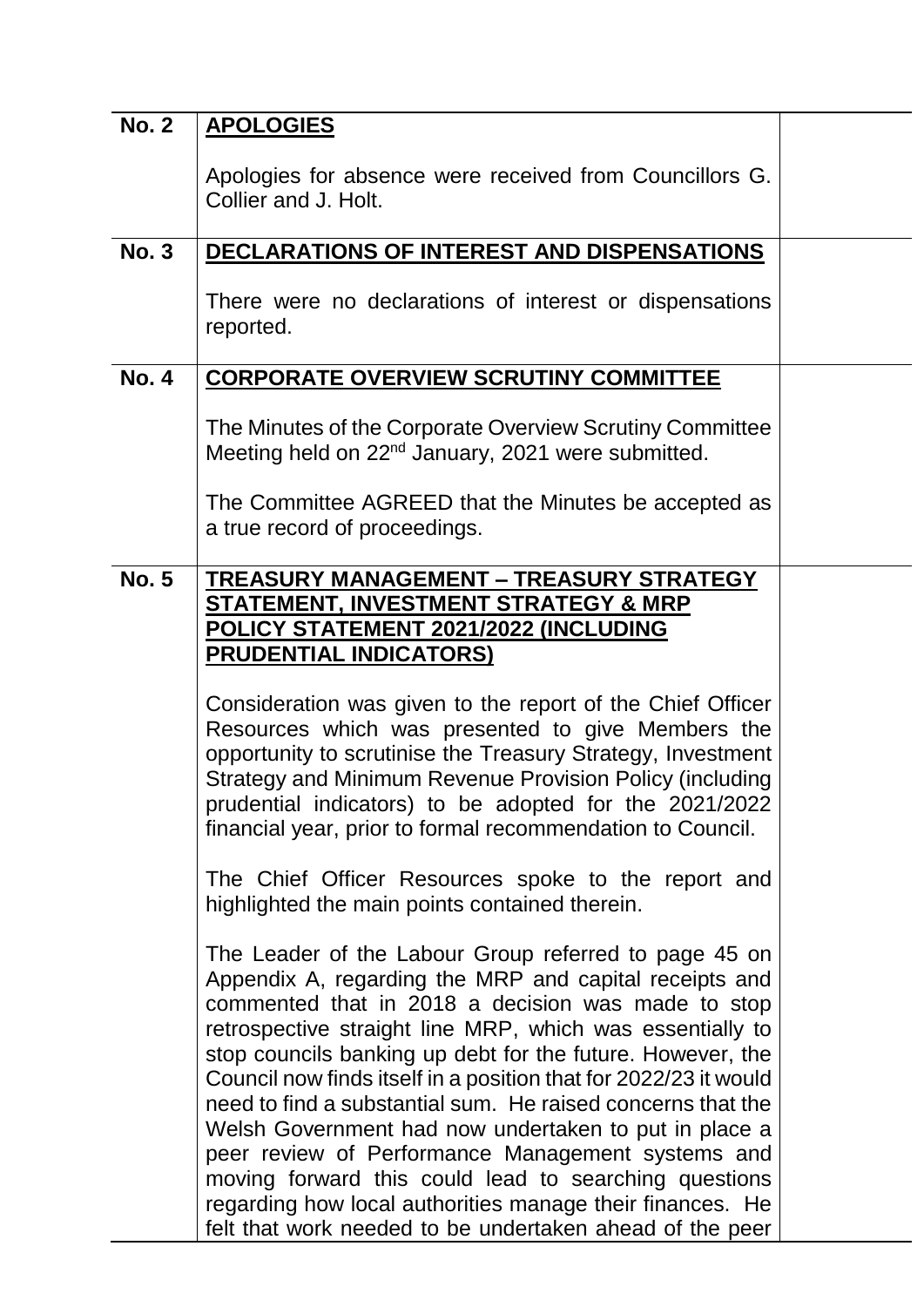reviews and a separate fund was needed to take away some of the impending debt from 2022/23 onwards.

The Chief Officer Resources noted the Members comment.

The Committee AGREED to recommend that the report be accepted and endorse Option 2; namely that the Annual Treasury Strategy Statement & Annual Investment Strategy & MRP Policy Statement for 2021/2022 financial year and the Treasury Management Prudential Indicators contained therein (Appendix A) be recommended for formal approval at Council.

## **No. 6 CAPITAL STRATEGY 2021/2022**

Consideration was given to the report of the Chief Officer Resources which was presented to give Members the opportunity to consider the Capital Strategy (attached at Appendix 1) following the annual review, to be adopted for the financial year 2021/2022.

The Chief Officer Resources spoke to the report and highlighted the main points contained therein and advised Members that this report was closely linked to the Treasury Management Strategy report that was previously considered.

A Member referred to the table at paragraph 4.2.3 on page 60 regarding the financing of the forecast capital expenditure and the large increase from 2020/21 to 2021/22. The Chief Officer Resources explained that the expenditure that was forecast in each of the financial years reflected the current capital programme. The increase was mainly due to the significant investment on the Council's 21<sup>st</sup> Century schools programme, Band B investments, there was an expectation that the capital programme levels would increase for those years, but Welsh Government funding received for those projects would also increase.

With regard to the WG Tech Valleys investment of £100m over a 10 year period, a Member enquired how Members could scrutinise and monitor this investment. The Chief Officer Resources said that any allocation of the £100m made to the Council would be reported via the Council's Capital Programme and Capital Monitoring reports that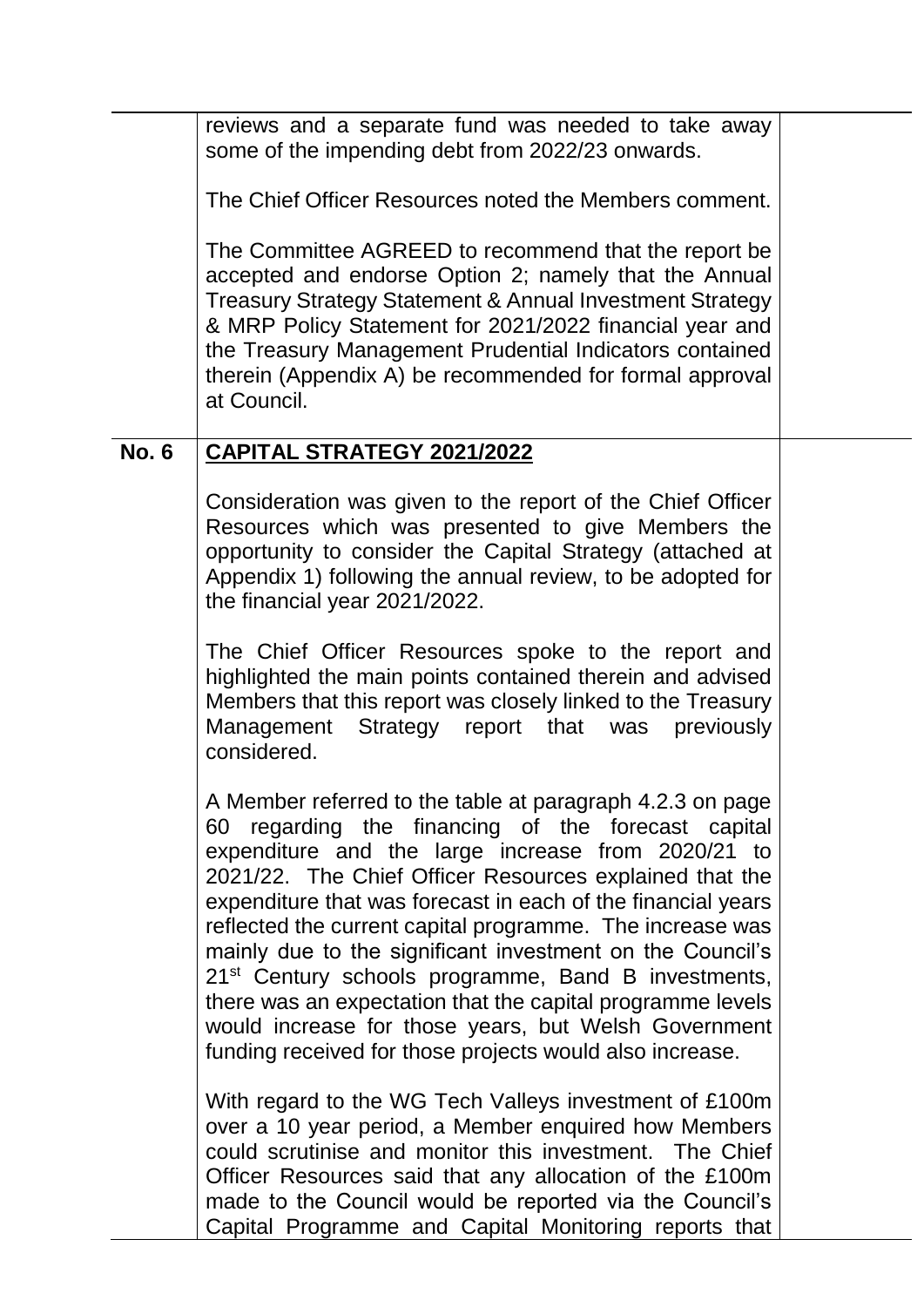|             | were presented on a quarterly basis to the Joint Budget<br>Scrutiny Committee. She suggested that the Corporate<br>Director of Regeneration & Community Services could offer<br>further information on this and also the Tech Valleys Board<br>was also involved with the Welsh Government in an<br>advisory capacity on how best to invest that money within<br><b>Blaenau Gwent.</b>                                                                               |  |
|-------------|----------------------------------------------------------------------------------------------------------------------------------------------------------------------------------------------------------------------------------------------------------------------------------------------------------------------------------------------------------------------------------------------------------------------------------------------------------------------|--|
|             | The Member felt it was important to monitor the investment<br>to see what projects it was used for. The Corporate Director<br>of Regeneration & Community Services said that progress<br>on Tech Valleys projects was reported to the Regeneration<br>Scrutiny Committee, some projects would then appear in<br>the Capital programme such as Lime Avenue Business<br>Park, which would not necessarily have Tech Valleys<br>funding as a headline attached to them. |  |
|             | The Corporate Director Regeneration & Community<br>Services would provide the Member with more detailed<br>information regarding any allocations outside of the<br>meeting.                                                                                                                                                                                                                                                                                          |  |
|             | The Committee AGREED to recommend that the report be<br>accepted and endorse Option 1; namely that the Capital<br>Strategy for the 2021/22 financial year (attached as<br>appendix 1) be recommended for adoption at Council.                                                                                                                                                                                                                                        |  |
| <b>No.7</b> | <b>PUBLIC SPACE CCTV SYSTEM</b><br><b>ANNUAL MONITORING REPORT 2020</b>                                                                                                                                                                                                                                                                                                                                                                                              |  |
|             | Consideration was given to the report of the Chief Officer<br>Resources (SIRO CCTV), Head of Community Services<br>and the Interim Chief Officer Commercial which was to<br>present the Council's draft Public Space CCTV Annual<br>Monitoring Report 2020 covering the period 1 September<br>2019 - 31 December 2020.                                                                                                                                               |  |
|             | The Chief Officer Resources spoke to the report and<br>highlighted the main points contained therein, the Interim<br>Chief Officer Commercial and the Head of Community<br>Services would supplement and respond to questions<br>where necessary.                                                                                                                                                                                                                    |  |
|             | A Member raised concerns with regards to proportionality,<br>stating that there were no cameras in Nantyglo and he felt                                                                                                                                                                                                                                                                                                                                              |  |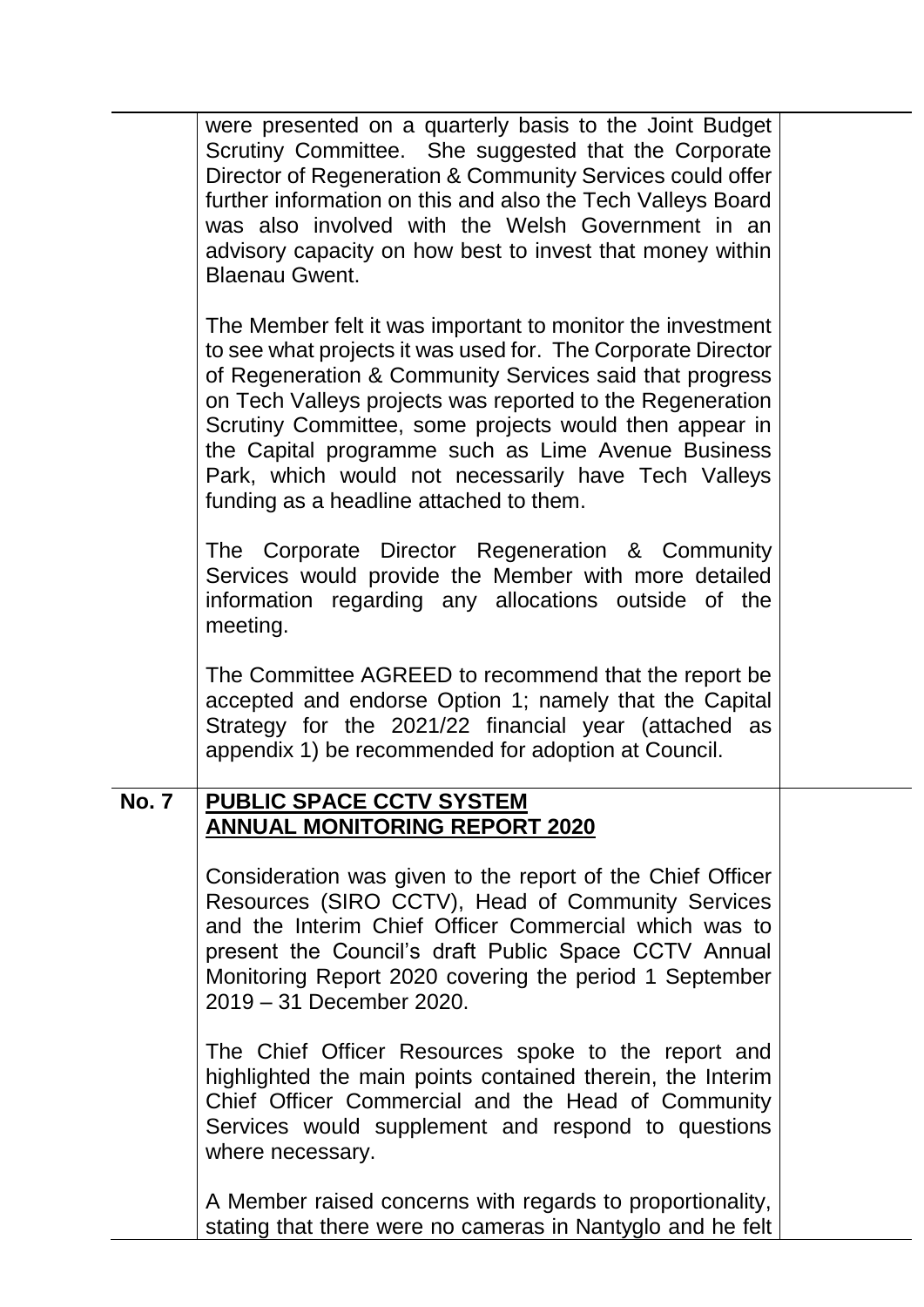that cameras needed to be more equally distributed. The 2020/21 revenue budget set aside for CCTV was £84,000 and he felt this was insufficient. The Member also raised concerns in relation to confidentiality and Health & Safety issues with officers homeworking and dealing with CCTV enquiries. The Member knew of other Members with similar concerns and proposed that a cross party group be established to review these issues in more detail and to increase the CCTV budget as he felt the current system was not fit for purpose.

The Interim Chief Officer Commercial said that in relation to homeworking, under the current regulations Officers needed to work from home wherever possible. Appropriate arrangements had been put in place and only those officers who had undertaken the relevant training were allowed to view the CCTV footage. She assured Members that the arrangements put in place during the pandemic had followed the proper protocol. In relation to evidence gathering and location of cameras, current locations were based upon police statistics, however, during recent Member engagement, Members had commented on wider look evidence to give a richer picture and as part of the Forward Work Programme for CCTV could look at how to bring in wider evidence gathering. With regard to the CCTV budget the Officer acknowledged that previous budget setting processes had reduced the CCTV budget.

The Member asked for clarification regarding Officers operating the CCTV system from home. The Interim Chief Officer Commercial clarified that the system was not located in an Officer's home, the system was in a Council building with restricted access and only the appropriate Officers who had undertaken the relevant training had clearance to view the CCTV footage. However, during the pandemic, there were some cases where Officers had to use laptops and on occasion may have to attend the Council building to download extra footage, this was all undertaken within current protocol arrangements.

The Member referred to damaged vehicles in his Ward and reiterated that all areas of the Borough should have coverage. He felt it should be a monitored 24 hour system to help police catch offenders in the act. The Interim Chief Officer Commercial said that the move to this system had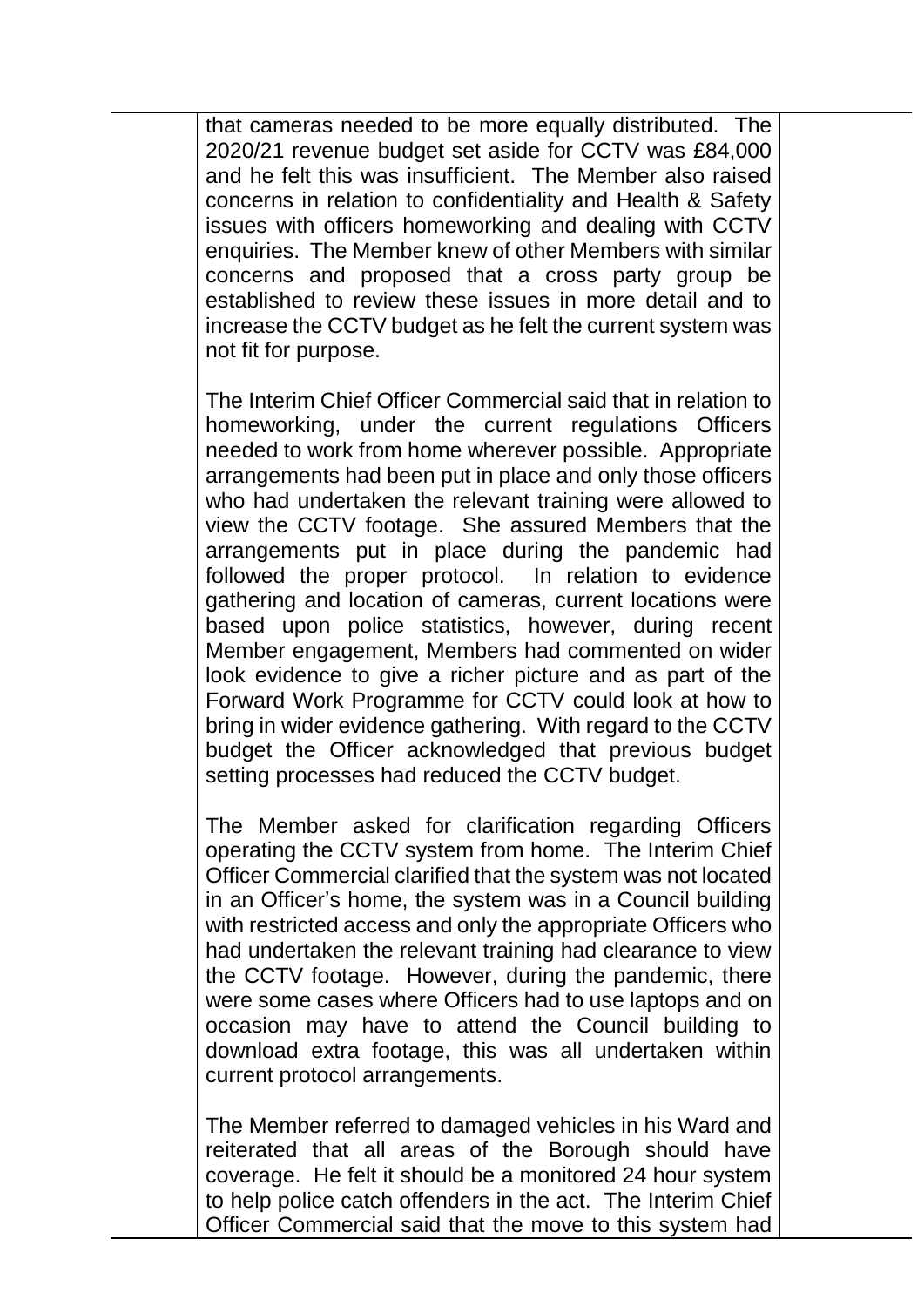been in partnership with police colleagues, this was a live recording system but not 24/7 monitoring. Regarding the wider evidence base, work with Members could be undertaken to get that wider evidence base outside of the police crime statistics.

The Member reiterated his concerns and felt it was important that Members, Officers and external agencies get together to review the CCTV system to make it fit for purpose.

In response to a Member's question regarding deployable cameras, the Head of Community Services said that four deployable cameras were purchased as part of the capital expenditure, two were currently deployed and two were available for deployment. There were rules and regulations around the use of deployable cameras and these policies and processes were covered in the report.

The Member referred to Appendix J - Proposed Forward Work Programme 2021/22 and proposed that timelines should be included in the document so Members could scrutinise progress. He felt this would help in the roll out of deployable cameras and ensure they were located in the areas of most need. The Head of Community Services explained that the regulations around deployable cameras was a complex process, there were covert cameras and overt cameras each followed a different process, overt cameras needed to be visible and covert cameras did not, there was the further issue of technical placement, deployable cameras needed to have an energy supply and be in locations that allow Wi-Fi or other means of transmission. As well as the regulatory processes that needed to be followed regarding hard evidence there may also be potential technical constraints where cameras could be deployed.

The Interim Chief Officer Commercial said that in relation to the Member's comments around timelines, work could be carried out to add key milestones via the Forward Work Programme for Members to monitor progress.

The Leader of the Labour Group commented that this was a service for all partners including the Police, Council and others, the reality was that the Police did not have funding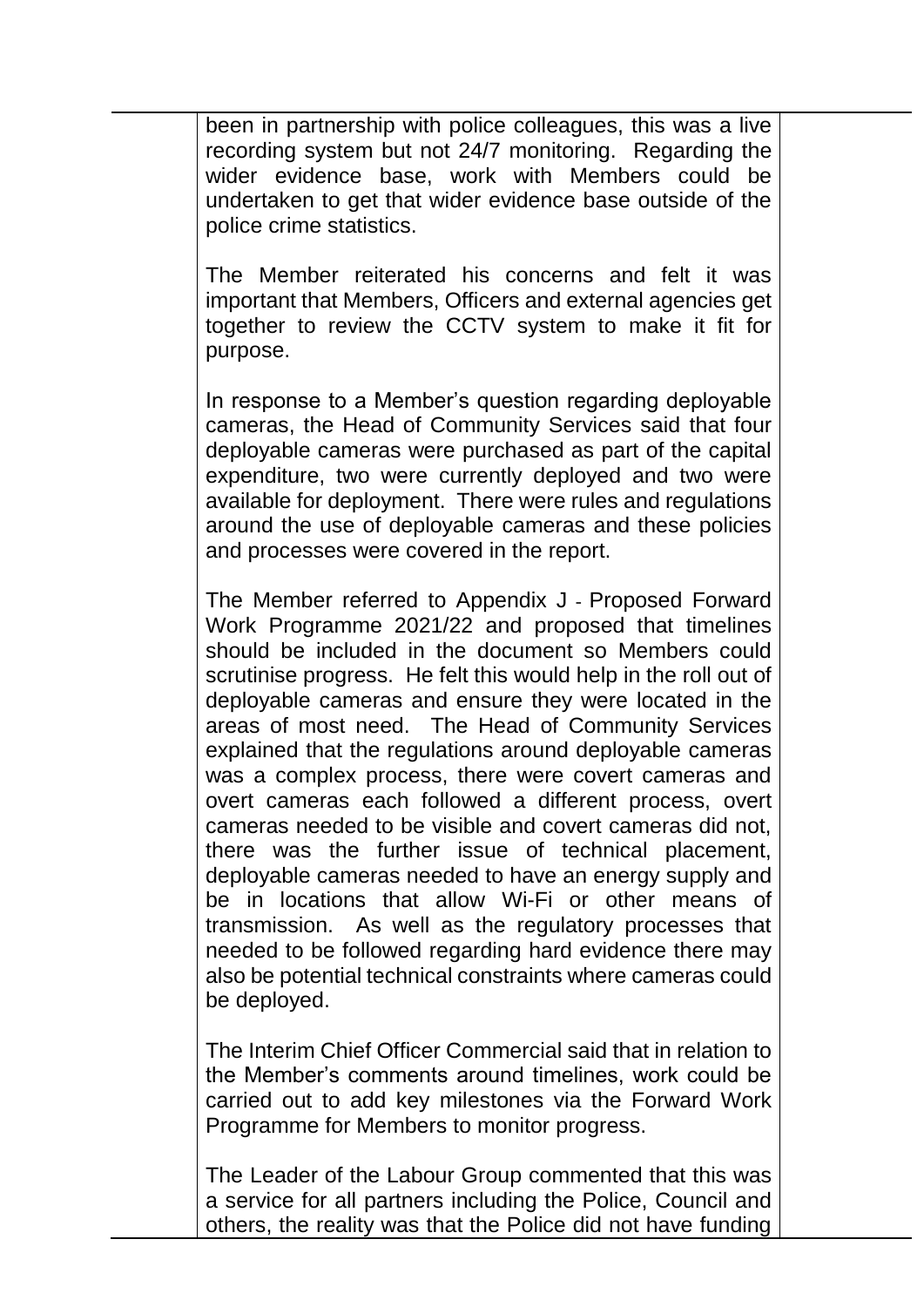| for the service and due to reduced budgets and the SLA,<br>the new system had been introduced in 2018. He felt that<br>the service could only improve and move forward if<br>additional investment was made. In a recent budget<br>meeting the Member had requested an additional £300,000<br>be invested in the CCTV system to maintain and enhance<br>the service which was not supported, and expressed his<br>disappointment at the missed opportunity.                                                                                                                                                                                      |                                         |
|--------------------------------------------------------------------------------------------------------------------------------------------------------------------------------------------------------------------------------------------------------------------------------------------------------------------------------------------------------------------------------------------------------------------------------------------------------------------------------------------------------------------------------------------------------------------------------------------------------------------------------------------------|-----------------------------------------|
| Another Member commented that the current arrangements<br>were not adequate to combat anti-social behaviour and<br>criminal damage, he and other colleagues had met with the<br>Police Inspector for Blaenau Gwent and felt that the system<br>was not fit for purpose. He felt that moving towards a Cloud<br>system should be considered so the Police could access<br>the system remotely. Alternatively, operate on a 24/7<br>monitored basis as other local authorities.                                                                                                                                                                    |                                         |
| A Member said that when the new system was introduced<br>in 2018 two cameras for the Rassau Ward had been<br>promised and were still awaited. The Member enquired if<br>the deployable cameras were overt or covert. The Head of<br>Community Services explained that the four deployable<br>cameras were overt, predominately used in town centres<br>and needed to be visible with appropriate signage as per<br>the regulations, covert cameras were predominately used<br>by public health for fly tipping etc. in remote areas and were<br>smaller and not visible to the public.                                                           |                                         |
| The Officer would provide information regarding the number<br>of covert cameras used by public health and other areas of<br>the Council via the action sheet.                                                                                                                                                                                                                                                                                                                                                                                                                                                                                    | Head of<br>Community<br><b>Services</b> |
| With regard to the CCTV system a Member said he had<br>been made aware that some of the camera positions had<br>blind spots, they recorded 24/7 but there was no access to<br>live situations. The Police were unable to fund additional<br>cameras for town centres, however, they had indicated<br>there may be the possibility of funding for a Cloud system<br>so that the Police could have access to live images of<br>incidents as they occurred. He believed that other local<br>authorities were already using the Cloud system with live<br>situations and felt that additional money was needed to<br>review and improve the service. |                                         |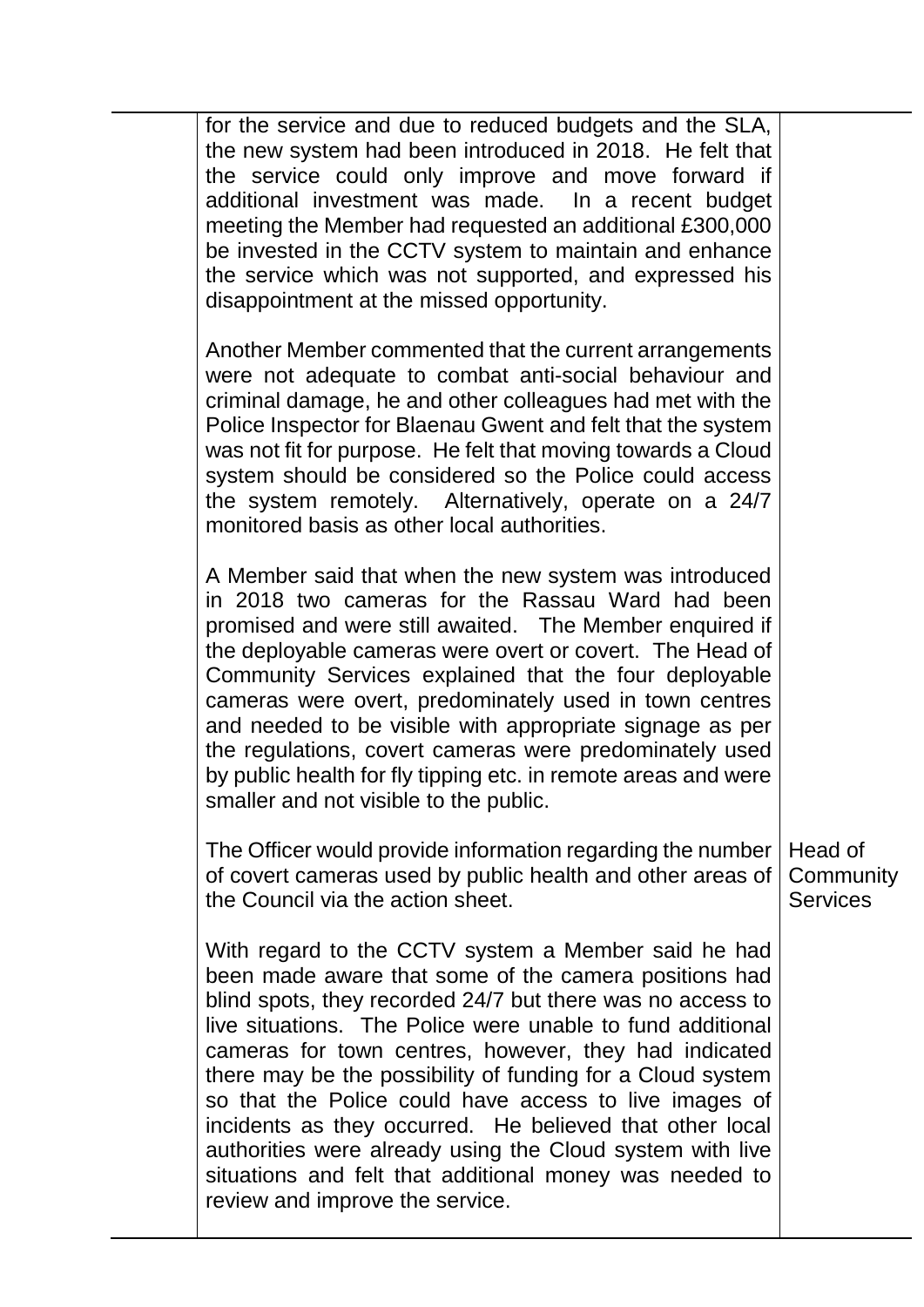The Interim Chief Officer Commercial thanked the Member for his comments and said that she would pursue the possibility of funding from the Office of the Police and Crime Commissioner (OPCC) to see where they could invest and support some aspects of the service. She offered to speak with Members outside of the meeting to progress this matter.

Another Member referred to the equality of provision across the county borough and raised the issue of additional funding needed to improve the CCTV system going forward.

In response to a Member's question regarding technical difficulties referred to in paragraphs 5.1.1 to 5.1.4 of the report, the Head of Community Services explained that cameras were checked every week to ensure they were receiving power and were recording. Faults were reported immediately to the contractor for investigation and could include supplier power network failure or water ingress which could cause power drops. The Officer felt that most of the technical challenges had been overcome, however, there were some ongoing issues such as connectivity of the network and the connectivity from the server in the Civic Centre to homeworking at the moment. Connectivity and Wi-Fi transmission in certain areas and power drops would always be outside the control of the system.

It was noted that a Member of the Scrutiny Committee was also a member of the Crime and Police Panel and he would feedback any issues raised on this item to the Panel to be addressed and requested that he be invited to any meetings taking place in relation to this item.

The Leader of the Labour Group proposed that the Executive Committee investigate possibilities of extra funding in liaison with the Office of the Police and Crime Commissioner and a paper be prepared to review the equality of provision across the borough.

The Service Manager Policy & Partnerships pointed out that in relation to the equality of provision any changes to the camera system had to be in line with the regulations set out in the Surveillance Commissioner's Code of Practice. Changes needed to be evidenced based and in line with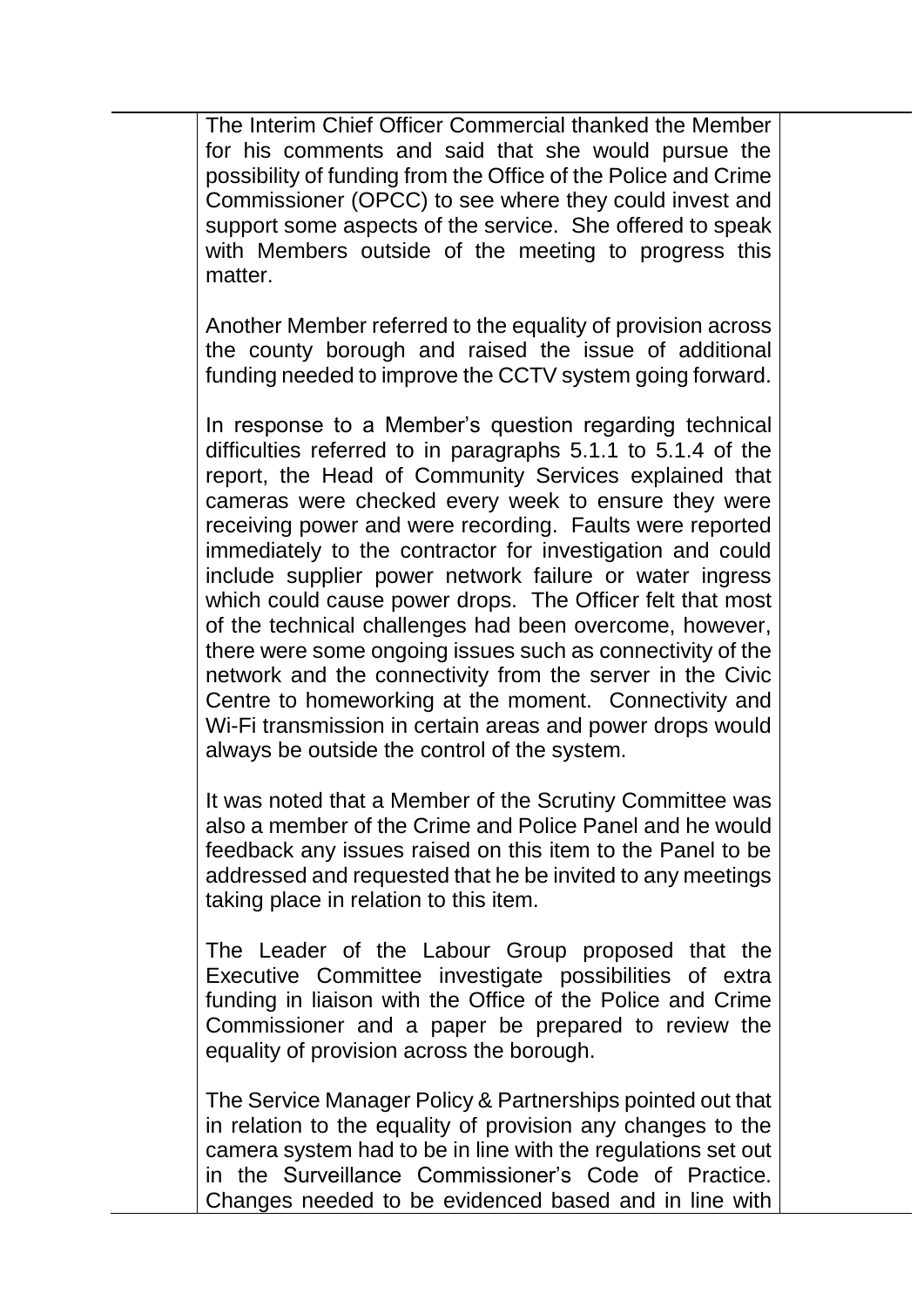due process based around the Surveillance Commissioner's recommendations.

The Leader of the Labour Group commented that this was an important issue for Members and most Members had agreed that the current CCTV system was not adequate and repeated his proposal that the Executive Committee investigate possibilities of extra funding in liaison with the Office of the Police and Crime Commissioner and a paper be prepared, to include all the relevant legislation, to review the equality of provision. This proposal was seconded.

The Committee AGREED to recommend, subject to the foregoing, that the report be accepted and endorse Option 2; namely that the Annual Monitoring Report (including its supporting appendices) be recommended for approval at Executive Committee, following which the report be published and sent to the Surveillance Camera Commissioner, and further recommend that the Executive Committee investigate the possibilities of extra funding for the system in liaison with the Office of Police and Crime Commissioner (OPCC) and a paper be brought back to the Scrutiny Committee to review the equality of provision across the County Borough.

# **No. 8 USE OF CONSULTANTS**

Consideration was given to the report of the Chief Officer Resources which was presented to provide Members with the information requested, relating to expenditure incurred during 2018/2019 and 2019/2020 on the use of consultants to support, supplement and complement the work of Officers across the Council.

The Chief Officer Resources spoke to the report and highlighted the main points contained therein.

The Chair advised Members that a report on the Use of Consultants for 2018/2019 and 2019/2020 had been presented and accepted at each Scrutiny Committee and recommended that the report be accepted at this **Committee.**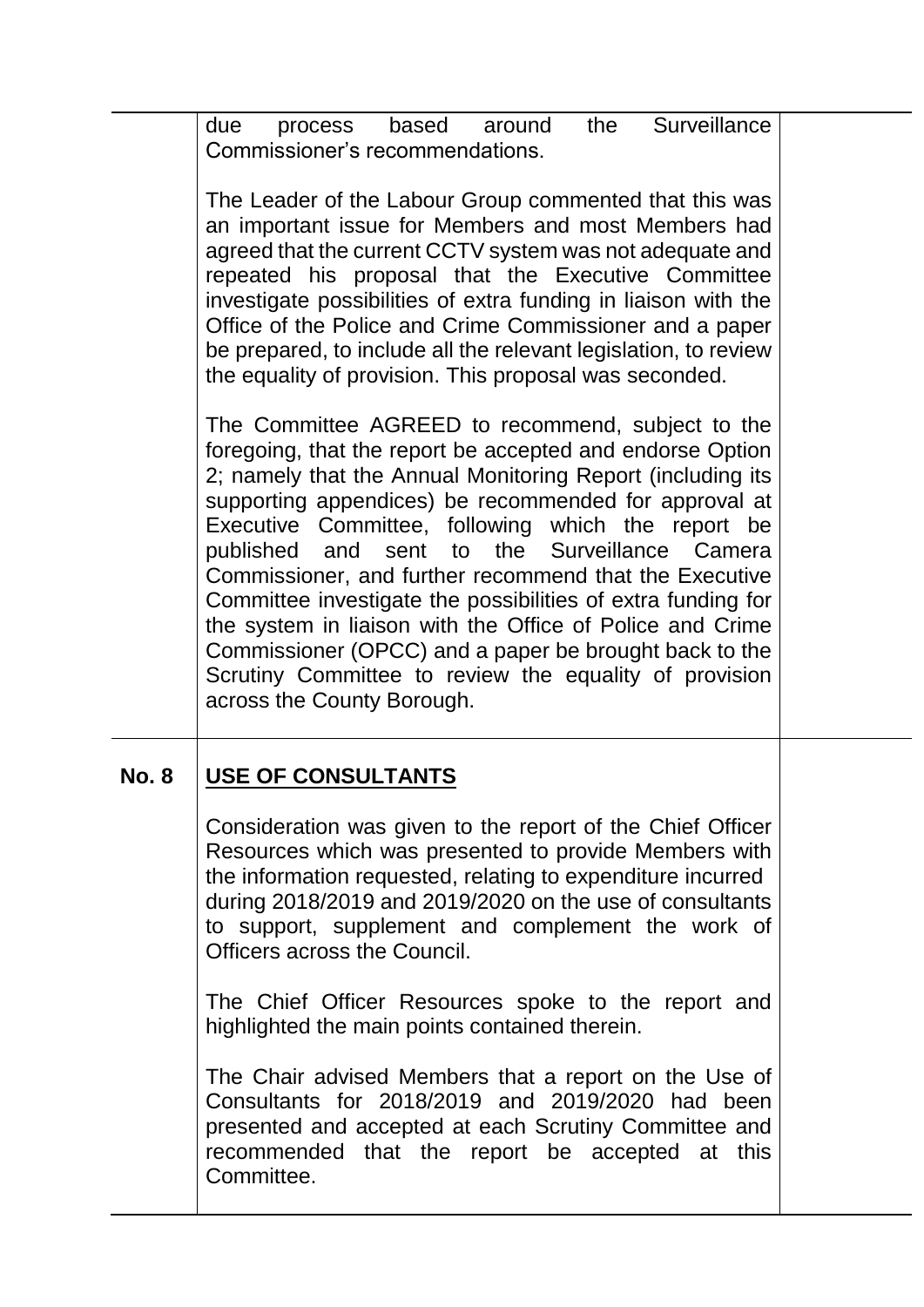The Leader of the Labour Group requested further information regarding AMEO Professional Services Ltd. The Chief Officer Resources said that AMEO were consultants brought in for support during the initial review of third party payments. The consultants had helped to develop a structure and framework to review contracts that were already in place and identify those contracts that could be renegotiated to potentially achieve savings or better value for money. As a result of the work undertaken, this had helped to achieve targets on third party spend as part of the Bridging the Gap proposals.

The Leader of the Labour Group referred to software upgrades by Northgate Public Services. The Chief Officer Resources explained that Northgate was one of the Council's primary providers of financial software packages, one of those software packages was used to administer the Revenues and Benefits service which periodically needed software upgrades. If the software developed any issues they had the expertise to correct those issues and ensure that the software was operating as effectively as possible. Occasionally it was necessary for companies to undertake general maintenance, monitoring and upgrades to the systems.

A Member referred to Midland Software Limited and enquired if this was linked to the iTrent system. The Chief Officer Resources confirmed that it was linked to the Organisational Development's iTrent system and any upgrades or developments to the system would need to be undertaken by the consultants.

A Member commented that the report on the Use of Consultants had been considered by all portfolios and this report provided a good example of how the use of consultants could lead to saving money. He felt there were several instances where the use of consultants could be beneficial.

The Leader of the Labour group agreed with the Member's comments and added that the previous administration had used PriceWaterhouse Coopers consultants to look at the whole Authority, which had led to significant savings towards some difficult budget settings. He felt this was the right and proper way to use consultants.